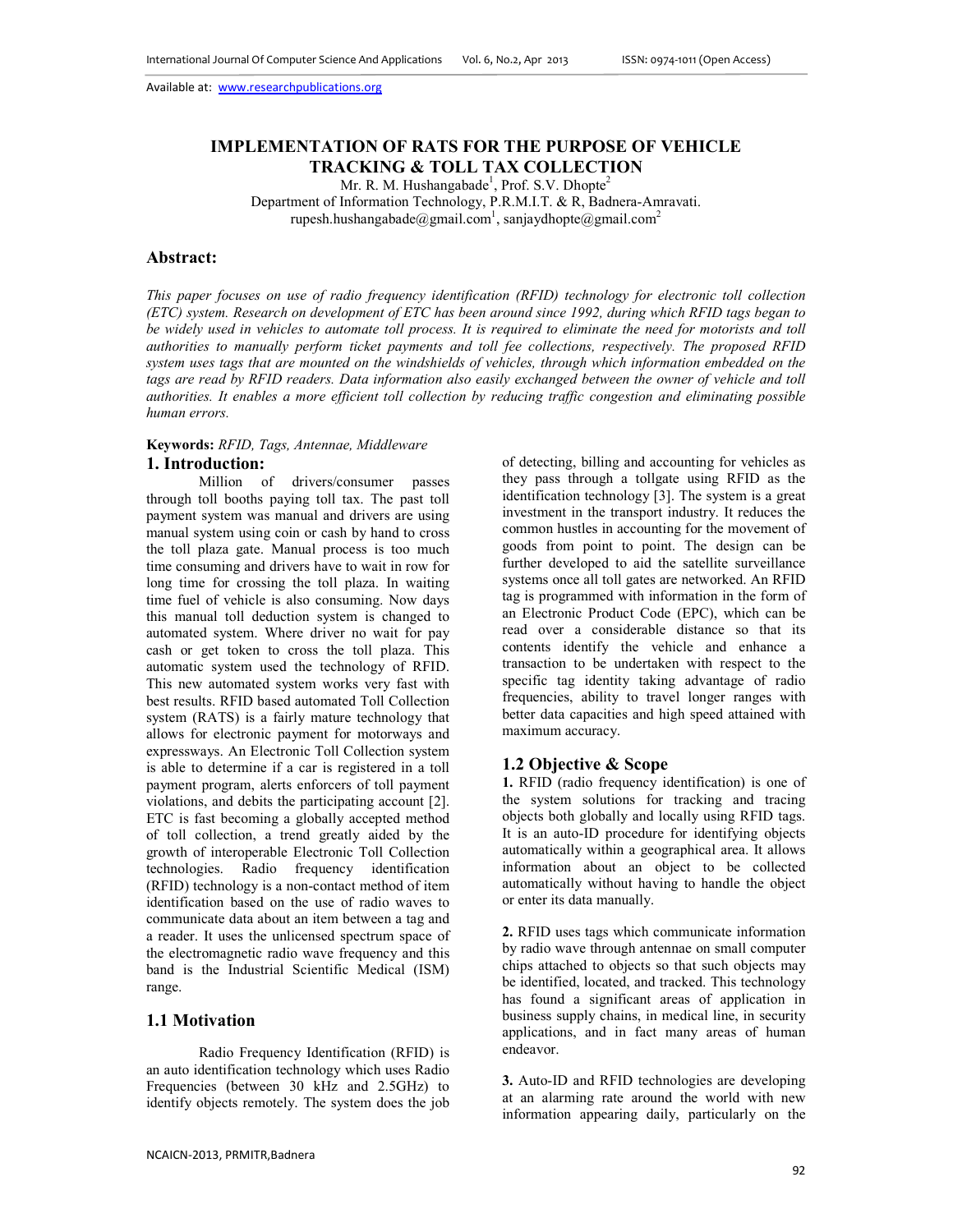Internet, describe the technology of RFID, the areas of applications of this technology particularly in industries, security and health care management and the potential benefits of adopting the technology.

### **2. Literature Survey**

## **2.1 RFID Applications: An Introductory and Exploratory Study**

RFID is not a new technology and has passed through many decades of use in military, airline, library, security, healthcare, sports, animal farms and other areas. Industries use RFID for various applications such as personal/vehicle access control, departmental store security, equipment tracking, baggage, fast food establishments, logistics, etc. The enhancement in RFID technology has brought advantages that are related to resource optimization, increased efficiency within business processes, and enhanced customer care, overall improvements in business operations and healthcare. This approach is part of a big project; its aim is to produce a model for mobile technology implementation of hospital patient's movement process. However, the focus of this is to explore the main RFID components, i.e. the tag, antenna and reader. The results of the investigations conducted on the three RFID components will be used to develop our research model. RFID stands for Radio Frequency Identification and is a term that describes a system of identification [8]. RFID is based on storing and remotely retrieving information or data as it consists of RFID tag, RFID reader and back-end Database [4]. RFID tags store unique identification information of objects and communicate the tags so as to allow remote retrieval of their ID. RFID technology depends on the communication between the RFID tags and RFID readers. The range of the reader is dependent upon its operational frequency. Usually the readers have their own software running on their ROM and also, communicate with other software to manipulate these unique identified tags [4].

# **2.2Challenges in RFID Deployment –A Case Study in Public Transportation**

This approach focuses on how RFID Technology can be used to solve problems faced by public transport in metropolitan cities of the country. Automated tracking of buses can be used to provide useful estimates of arrival times and enhance commuter convenience. There are, however, formidable obstacles in the way of widespread RFID deployment. From a systems perspective, this highlight and explore the problem of data capturing, storage and retrieval and how

Event, Condition and Action (ECA) rules developed for active databases can help in managing the huge number of events generated each day[6]. It also highlights how the collected data can be used to predict bus movement timings in order to provide better service. The primary focus of this paper is the use of RFID technology to solve problems faced by commuters and bus (transport) operators in many metropolitan areas. We will use Brihanmumbai Electric Supply and Transport undertaking (popularly known as BEST) which operates in Mumbai is used as a case study. The Mumbai bus system is one of the largest in the country in terms of number of buses and its operation. Often the buses are overcrowded. As a result commuters usually spend long hours at bus stops waiting. The bus arrivals at a particular stop are stochastic variables thanks to traffic congestion. This unpredictability can be partly alleviated by deploying a bus tracking and reporting system.

# **2.5 Tollgate Billing and Security of Vehicle Using RFID.**

This approach deals with an improved form of tollgate billing system. An efficient utilization of communication link between RF Modems over a wireless channel to facilitate vehicle monitoring, vehicle authentication and automated toll collection on the highways is proposed. The system is implemented to automatically register vehicles getting on or off a motorway or highway, cutting the amount of time for paying toll in large queues. In this we are using active RFID tag. This takes power supply from vehicle battery itself. Mainly concentrate on the security of the vehicle and authentication process whether the driver is correct person or not to use the vehicle [8]. This is an improved form of tollgate billing system. It contains two modules Base module, and vehicle module. The base continuously transmits an interrogation message over its range so that if any vehicle enters the range it must get registered with the base. The vehicle module receives the interrogation message and sends the data stored in microcontroller.

## **2.7 RFID Tags**

# **2.7.1 Active Tag:**

An RFID tag is an active tag when it is equipped with a battery that can be used as a partial or complete source of power for the tag's circuitry and antenna. Some active tags contain replaceable batteries for years of use; others are sealed units. (Note that it is also possible to connect the tag to an external power source.) Active tags have not only a battery, but also some form of transmitter on the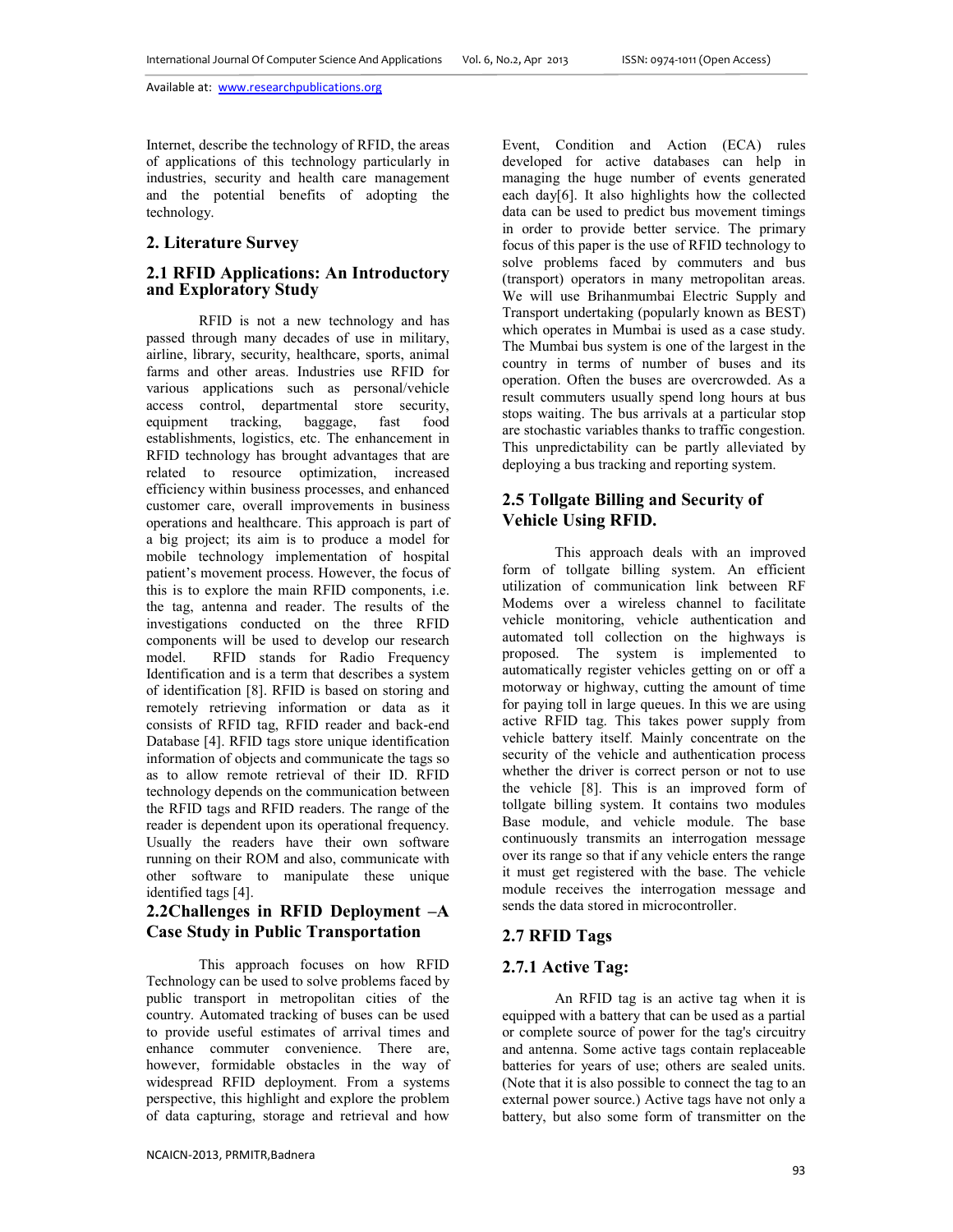tag. The disadvantage of having a battery is twofold. One, it adds cost to the tag, and two they run out of power eventually. The decision on which one to use will depend on your application. The tag is made of an IC and an antenna. The IC will include memory and some form of processing capability. The memory may be read only or read/write, the type selected will depend on the application.

#### **The advantages of an active RFID tag:**

- It can be read at distances of one hundred feet or more, greatly improving the utility of the device
- It may have other sensors that can use electricity for power.
- **The disadvantages of an active RFID tag:**
- The tag cannot function without battery power, which limits the lifetime of the tag.
- The tag is typically more expensive.
- The tag is physically larger, which may limit applications.

## **2.7.2 Passive Tag:**

A passive tag is an RFID tag that does not contain a battery; the power is supplied by the reader. When radio waves from the reader are encountered by a passive RFID tag, the coiled antenna within the tag forms a magnetic field. The tag draws power from it, energizing the circuits in the tag. The tag then sends the information encoded in the tag's memory. As well as using this radio wave to carry the data, the tag is able to convert it into power. This means that the tag is only powered when it is in the beam of the interrogator.

#### **Advantages of a passive tag:**

- The tag functions without a battery; these tags have a useful life of twenty years or more.
- The tag is typically much less expensive to manufacture.
- The tag is much smaller (some tags are the size of a grain of rice). These tags have almost unlimited applications in consumer goods and other areas.
- **Disadvantages of a passive RFID tag:**
- The tag can be read only at very short distances, typically a few feet at most. This greatly limits the device for certain applications.
- It may not be possible to include sensors that can use electricity for power.
- The tag remains readable for a very long time, even after the product to which the tag is attached has been sold and is no longer being tracked.

# **2.7.3 Parameterized Comparison between Active & Passive Tag**

| 86.34      | <b>Гатание</b>     | Paulin Tag                                                                                                                                                                                                               | Autre Tag                                                                                                                   |
|------------|--------------------|--------------------------------------------------------------------------------------------------------------------------------------------------------------------------------------------------------------------------|-----------------------------------------------------------------------------------------------------------------------------|
| 1.         | Road Mange         | Moto 48 fue:                                                                                                                                                                                                             | Up to 100 feet or more                                                                                                      |
| Ŧ          | Freer.             | No Power houser                                                                                                                                                                                                          | fieter printe                                                                                                               |
| ð,         | Tag Life           | Up to 10 years depending apon<br>the exclorers on the tag le in-                                                                                                                                                         | 3-1 your depending nam.<br>the rag breadcast rate                                                                           |
| x          | Tag Cast           | Law                                                                                                                                                                                                                      | High -                                                                                                                      |
| o Pr<br>s. | <b>Multur</b>      | Ice Assessmeng mosts sing; for me with ford REID<br>lumbed AEID resten Can<br>also be used with fixed RFID<br>midst to tradi for excessed close-point in vitkin<br>of assett at long as uscales is I<br>ant according on | readers to perform coal-<br>than tour persioning at<br>Joset, Cap postdy a<br>bein lave of seathy<br>thus, panely of F.FTD. |
| ×          | <b>Rishiri Cur</b> | rejoidy higher cost                                                                                                                                                                                                      | lypiotify lower case.                                                                                                       |
|            |                    |                                                                                                                                                                                                                          |                                                                                                                             |

## **3. Propose System Design**

In here, we put forward highway radio frequency identification toll system based on RFID technology. It can achieve the collection of charges without stopping in the condition of vehicle running in high speed. And tracking of vehicle can be done by browsing the data stored in the central database which can be requested with the help of SMS. The concrete operations are as follows: It is need to install equipment required by the system in each expressway toll station, namely, installing reader, intelligent controller, the data transmission unit, intelligent remote non-contact charging machines and other facilities in the room of toll station, installing antenna and installing the electric fence, lights, alarms and other devices in the side of road to realize automatically the release or block of vehicle after the payment [8]. When a high-speed vehicle drives into the work area of antenna in toll station through the traffic lane, the reader automatically identifies information such as the code of electronic tag, the code of vehicle type, the information of ownership, the code of toll station in entry ways, the date and time of getting through toll station in entry ways that is carried by the vehicles electronic tag, and simultaneously carries on the confirmation of the vehicle identity, then the data information will be transmitted to toll collectors in the toll station using the data transmission unit after that confirmation is not wrong. By now, the toll collector in toll station will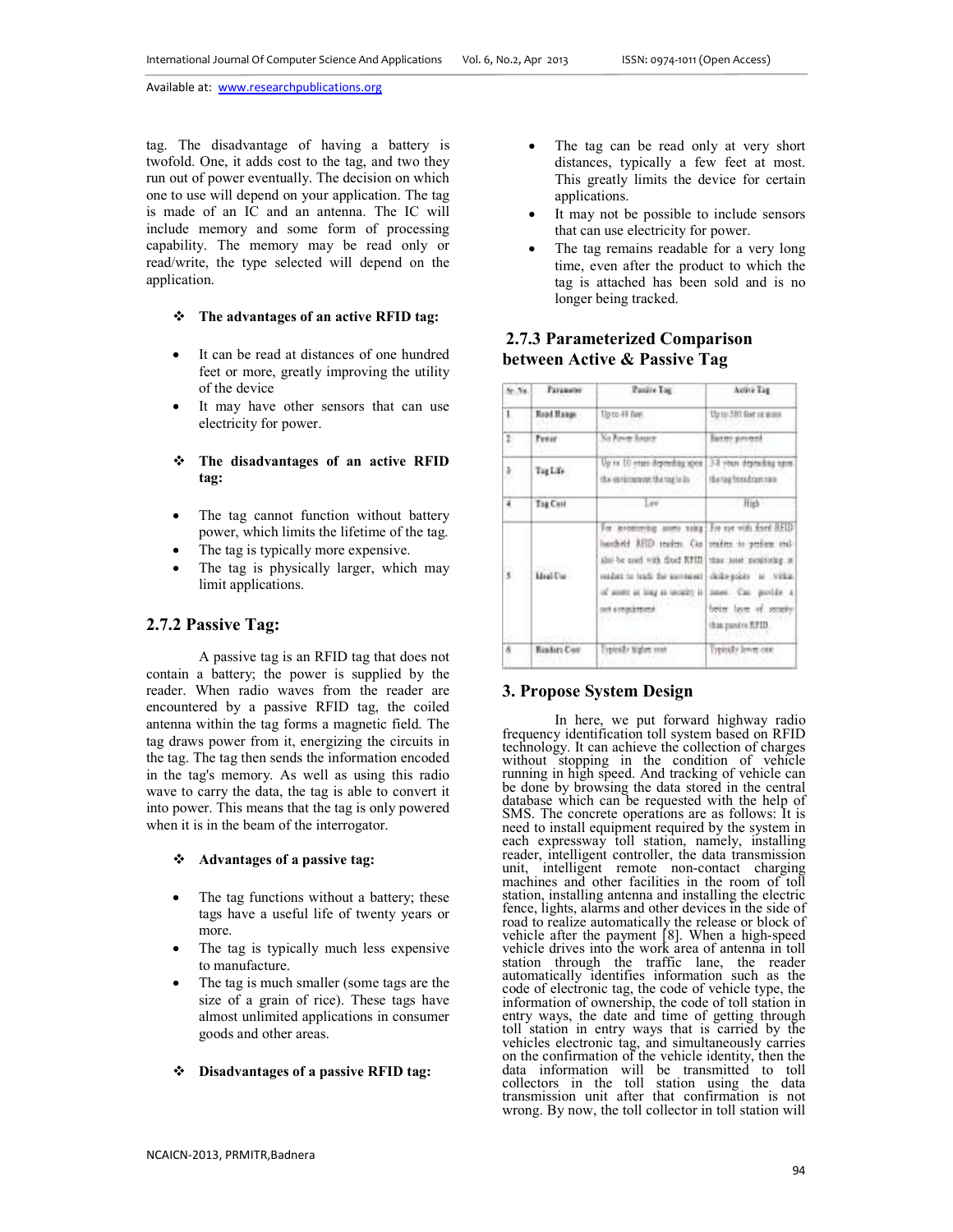carry on automatic collection according to the amount of collection that is confirmed by the centre toll collection system in the total management centre. After the success of collection, it opens the signal green light and directs the vehicle to pass normally. If no signal is received or the information of vehicle type is not legal, then the warning will be given out and the toll station will execute the manual handling. Simultaneously, charging manual handling. Simultaneously, information is automatically uploaded to the total management centre system to store, preparing for others use.

### **3.1 System design**



### **3.2 Flow Chart**

### **3.2.1 Flow Chart for Toll Gate Point:**



# **3.2.2 Flow Chart for User Data Browsing:**



## **3.3 Modules**

### **3.3.1 The Identification module**

The system was developed in a modularbased method. It contains an identification module, which has the RFID hardware to read tags as vehicles pass through the tollgate. This module sends information to the software module through RS232 serial connection. There are seven data lines from the RFID read/write module. The important ones for reading and writing are the lines for transmitting and receiving data in a two way communication between the RFID reader and the computer system. A RS232 connector is used to enable connect the RFID module to the Personal Computer. A tag is passed in the region of the magnetic field produced by the RFID module and a beep sound is produced signaling its detection [10]. The RFID module needs to be configured with certain communication parameters. This can be done using the given Specific instructions and can be achieved by using the Demo Application or an independent developed application. The RFID module is connected to the PC via the RS232 port.

#### **Components of an RFID Read/Writer system:**

To have a complete RFID system, an interrogator, a transponder, an antenna and some tags were used. These form the RFID hardware which is used in an information processing system (IPS) to acquire the total benefit of RFID. An RFID system can detect many different RFID tags simultaneously as long as they are within the read range of the interrogator. The interrogator acts as the sensor as well as an interface between RFID transponders and the IPS. Antennae are attached to the interrogator and perform the actual Radio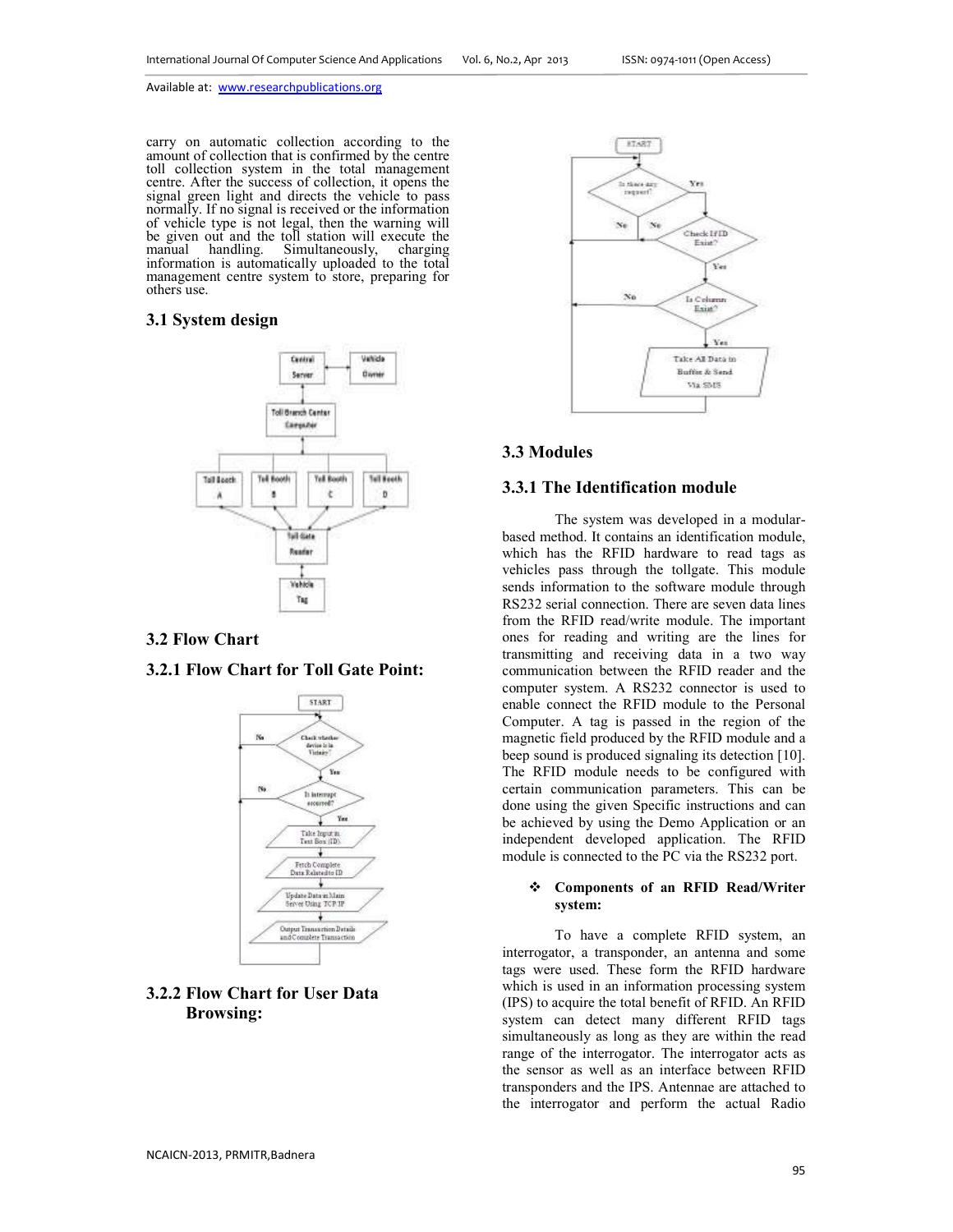Frequency communication [11]. A computer hosting the IPS application pilots the interrogator and processes the data it sends. The IPS application monitors, configures and coordinates readers for data collection as well as the execution of business programs as dictated by programmed business rules and logic. The IPS normally is also referred to as the middleware and can be addressed as the intelligent sensor network platform after configuration of parameters meaningful information has to be taken from the tag [12].

### **3.3.2 Software Module:**

The informatization and intelligence are<br>evelopment direction of highway the development management. We are based on the gathered information about vehicle, highway toll and traffic surveillance from the above sub-system as well as the real-time history data information related with road network, using the computer networking technology and the database technology to build a comprehensive information management platform. With the application of this platform, it can achieve resources sharing and full use of information. For this system, we will use Windows XP as the operating system platform and adopt objectoriented programming method to build. Its background database is Microsoft SQL Server2005 and its application mode is Client/Server mode. The system has great stability, scalability and maintainability. It is worth mentioning that individual privacy and security are very important. Thus, the system has a security mechanism that refers to a security matrix to set up personal privileges. Thus, the system only allows access to authorized data.

#### **Visual Basic Communication Application:**

The Visual Basic Communication application consists of four different parts; the part which communicates with the RFID hardware, the part which communicates with the database, the part which communicates with the Programmable Interface Controller (PIC) and the part which enables addition of new users. The system will be developed with an aim towards enabling it to indicate the registration number of a car as it passes, according to the RFID details taken from the database. It also displays the current account balance from the database. There will be automatic deduction of balance which works according to an algorithm in the Visual Basic (VB) code. The deduction occurs with respect to the type of car which has passed.

### **5. Conclusion:**

 The RFID Automatic tollgate system designed could automatically detect the identities of the vehicles and performed the billing in accordance to the identity of each vehicle as prerecorded in the database. The system could automatically inform the owners of the vehicles. These were the major achievements met in the project, among other objectives also achieved which include tracking of the vehicles and remote database connection. Reading items and objects in motion can be done accurately using RFID. A system developed with a log in windows enables security and the overall cost of implementing the system may seem high but after a year of running the system, very high benefits will be realized.

### **6. References**

[1] Ari Juels,"*RFID Security and Privacy: A Research Survey*", IEEE Journal on Selected Areas in Communications, Vol. 24, No. 2, February 2006

[2] Khadijah Kamarulazizi, Dr.Widad Ismail, "*Electronic Toll Collection System Using Passive RFID Technology,*" in Journal of Theoretical and Applied Information Technology © 2005 - 2010 JATIT & LLS.

[3] Elisabeth ILIE-ZUDOR "*The RFID Technology and Its Current Applications*", MITIP 2006, ISBN 963 86586 5 7, pp.29-36.

[4] J. Schwieren1, G. Vossen, "A Design and Development Methodology for Mobile RFID Applications based on the ID-Services Middleware Architecture", IEEE Computer Society, (2009), Tenth International Conference on Mobile Data Management: Systems, Service and Middleware.

[5]Kamran Ahsan, Hanifa Shah, Paul Kingston," *RFID Applications: An Introductory and Exploratory Study*", IJCSI International Journal of Computer Science Issues, Vol. 7, Issue 1, No. 3, January 2010.

[6] Bernard Menezes, Kamlesh Laddhad , Karthik B.," *Challenges in RFID Deployment – A Case Study in Public Transportation*", College of Business Administration, Florida International University, Miami, Florida, USA.

[7]Asif Ali Laghari, M. Sulleman Memon ,Agha Sheraz Pathan,*RFID Based Toll Deduction System*",*I.J. Information Technology and Computer Science,* 2012, 4, 40-46Published Online April 2012 in MECS, DOI: 10.5815/ijitcs.2012.04.06

[8] Sagar Muppalla , G.Rajesh Chandra, N.Rajesh Babu," *Tollgate Billing And Security Of Vehicle*